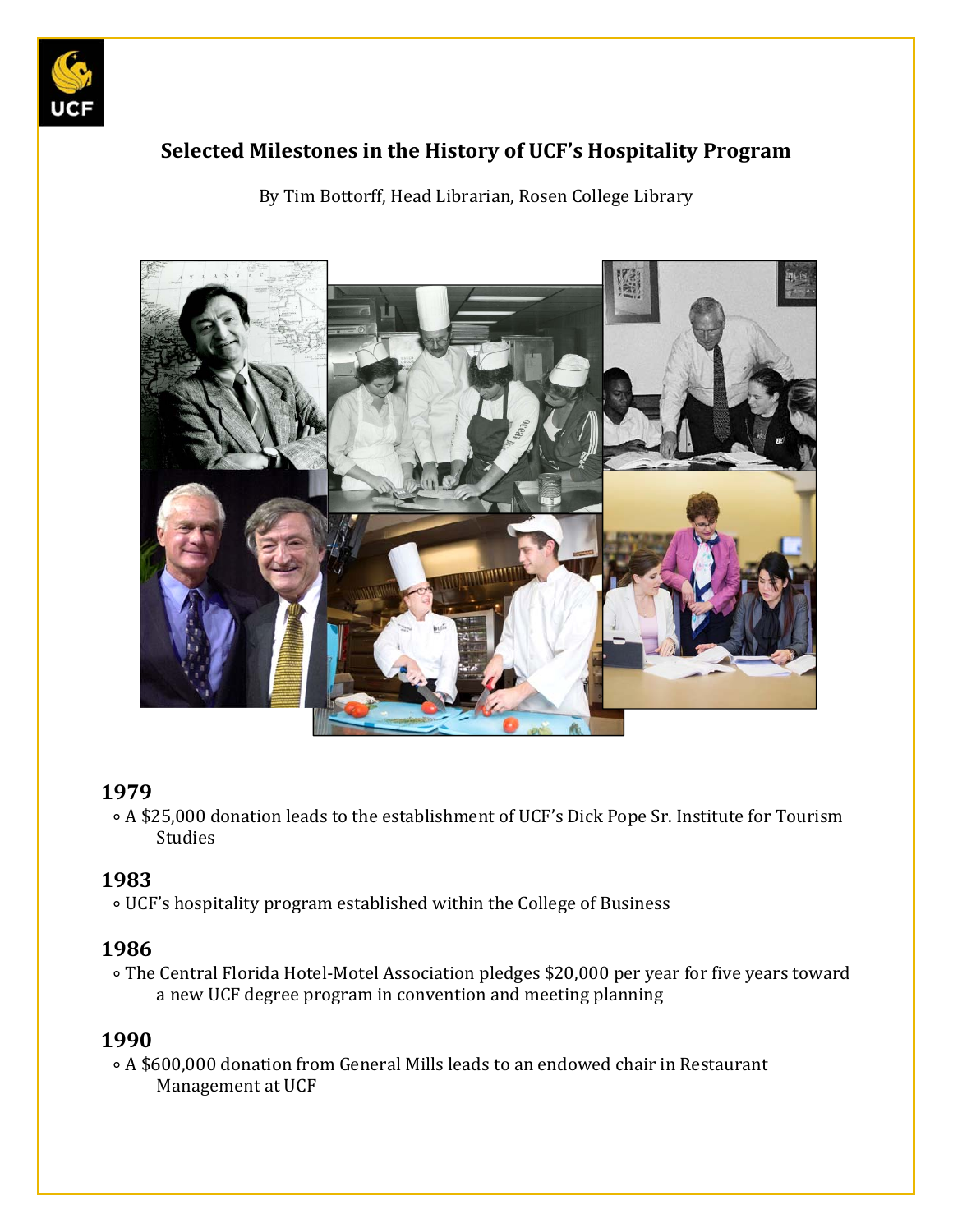### **1996**

∘ Harris Rosen donates \$1 million for UCF hospitality management scholarships

# **2000**

- ∘ Harris Rosen donates \$18 million in money and land for a new UCF hospitality campus
- ∘ Dr. Abraham Pizam named Dean of UCF's hospitality school
- ∘ Number of UCF hospitality majors tops 300

## **2002**

- ∘ Ground is broken at the site of the UCF's new hospitality campus on Universal Boulevard
- ∘ UCF Rosen College's Restaurant Management degree program begins

### **2004**

- ∘ UCF Rosen College campus opens
- ∘ UCF's hospitality school elevated to the status of a full college
- ∘ Number of UCF hospitality majors tops 1,000

### **2005**

 ∘ Residence halls open at UCF Rosen College 

## **2006**

 ∘ UCF Rosen College's Event Management degree program begins

### **2007**

 ∘ UCF Rosen College establishes the Central Florida Hospitality Hall of Fame 

### **2008**

 ∘ Number of UCF hospitality majors tops 2,500 

# **2010**

- ∘ First "Cabaret & Cabernet" event, a successful fundraiser, is held at UCF's Rosen College
- ∘ UCF Rosen College begins Partnerships with Walt Disney World College Program and Kyung Hee University's College of Hotel & Tourism Management

# **2012**

- ∘ UCF Rosen College's standalone Ph.D. in Hospitality Management program begins
- ∘ UCF Rosen College hosts the first World Research Summit for Hospitality & Tourism

# **2013**

∘ UCF Rosen College celebrated the 30<sup>th</sup> anniversary of the founding of the UCF hospitality program

# **2015**

- ∘ The first Pineapple Ball®, a successful annual fundraiser for the UCF Rosen College, is held
- ∘ A fully online version of the Hospitality Management master's degree is first offered
- ∘ UCF Rosen College hosts the first USA‐China Tourism Research Summit